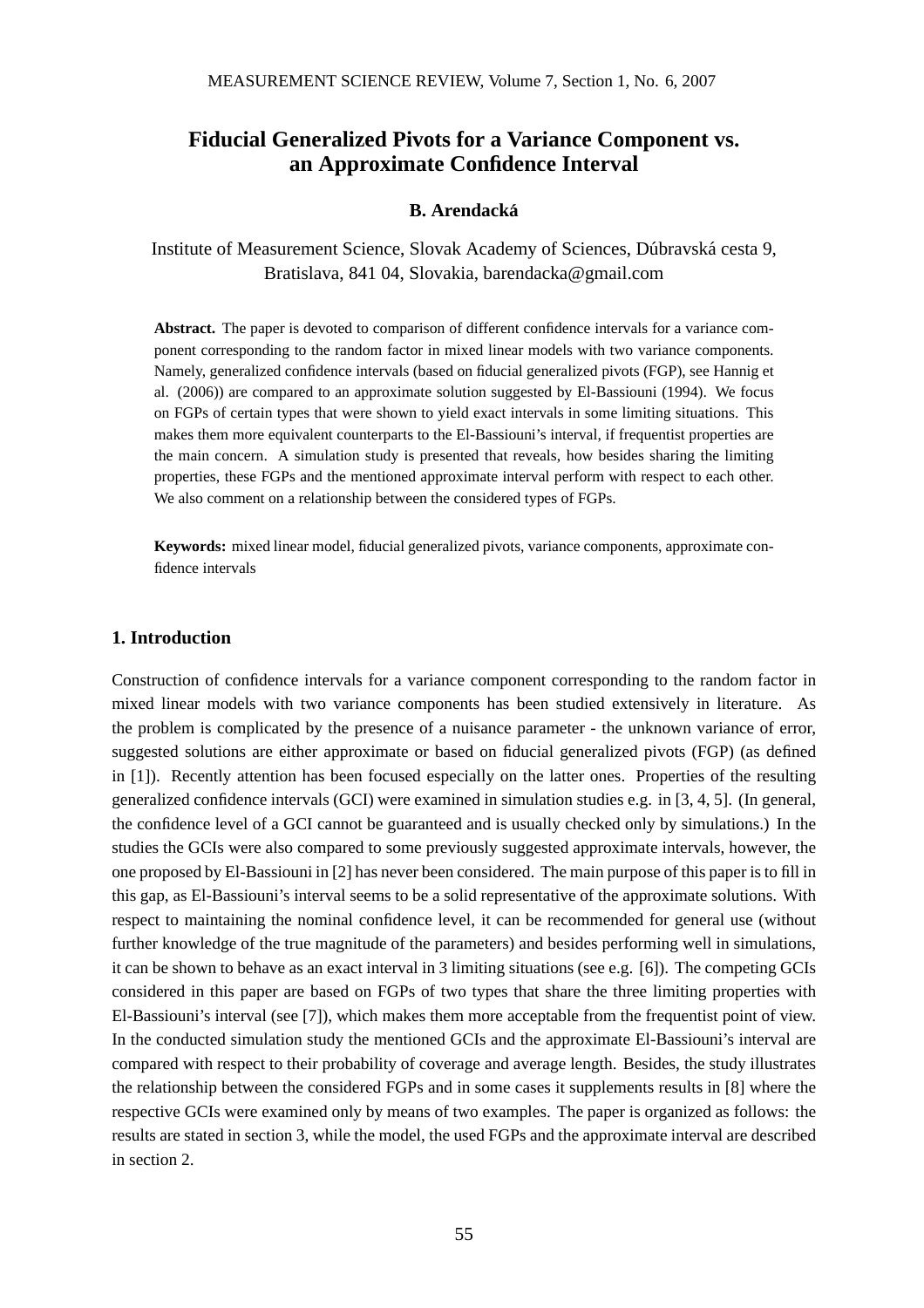# **2. Subject and Methods**

#### **Model**

The vector of observations y ( $n \times 1$ ) is supposed to come from a multivariate normal distribution  $N_n(Xb, \sigma_1^2ZZ' + \sigma^2I)$ , where X, Z are known matrices (we suppose that  $\mathcal{R}(Z) \nsubseteq \mathcal{R}(X)$ , where  $\mathcal{R}(A)$ denotes the linear subspace generated but the columns of the matrix A) and b,  $(\sigma_1^2, \sigma^2)'$  are vectors of unknown parameters,  $\sigma_1^2 \geq 0$ ,  $\sigma^2 > 0$ . Exploiting the principle of invariance, inference on variance components  $\sigma_1^2$ ,  $\sigma^2$  is based on a minimal sufficient statistic for a maximal invariant under translation in mean, which is a vector consisting of mutually independent quadratic forms:  $U_i \sim (\lambda_i \sigma_1^2 + \sigma^2) \chi^2_{\nu_i}$ ,  $i = 1, ..., r \ (\lambda_1 > ... > \lambda_{r-1} > \lambda_r \ge 0)$ . See also [5]. We suppose that  $\lambda_r = 0$ . This is fulfilled whenever  $n > rank([X, Z])$ . The model is then said to have non-zero degrees of freedom for error as  $U_r \sim \sigma^2 \chi^2_{\nu_r}$ . Construction of confidence intervals on  $\sigma_1^2$  is complicated by the presence of the nuisance parameter  $\sigma^2$ .

In what follows,  $F_{m,n;x}$  and  $\chi^2_{m;x}$  denote x quantiles of the appropriate F and  $\chi^2$  distributions and  $s = \sum_{i=1}^{r-1} \nu_i.$ 

#### **Approximate solution**

In [2] El-Bassiouni proposed the following approximate confidence interval that maintained the nominal confidence level in all considered settings. Moreover, its probability of coverage tends to that of an exact interval when  $\nu_r \to \infty$ , or  $\sigma_1^2/\sigma^2 \to \infty$ , or  $\sigma_1^2 = 0$  (see e.g. [6]). Its bounds are non-negative solutions (or zeros if such solutions do not exist) to the following equation in  $B$ :

$$
\sum_{i=1}^{r-1} \frac{U_i}{\lambda_i B \frac{\chi_{s;x}^2}{sF_{s,\nu_r;x}} + \frac{U_r}{\nu_r}} = sF_{s,\nu_r;x},\tag{1}
$$

where  $x = 1 - \alpha/2$  for the lower and  $x = \alpha/2$  for the upper bound. (Forcing the bounds to be nonnegative stems from the fact that  $\sigma_1^2$  is a non-negative parameter.) The interval is a generalization (for  $r > 2$ ) of the Williams-Tukey interval [10, 11], see [6]. Thus we will refer to it as the El-Bassiouni - Williams - Tukey interval (EBWT). In [2] a short version of the interval was also suggested, using not-equal-tailed  $\chi^2$  quantiles, like those in Table 678 in [12], while still using  $x = 1 - \alpha/2$ ,  $\alpha/2$  in F quantiles. In what follows, these short intervals will be referred to as sEBWT.

# **Fiducial generalized pivots**

We recall a definition of an FGP given in [1]: Denote by  $U^* = (U_1^*)$  $(t_1^*,...,t_r^*)'$  an independent copy of  $U = (U_1, ..., U_r)'$ . An FGP is a function  $R(U, U^*, \sigma_1^2, \sigma^2)$  with the following properties:

- 1. Conditional distribution of R, conditional on  $U = u$  is free of  $\sigma_1^2$ ,  $\sigma^2$ .
- 2. For every allowable u,  $R(u, u, \sigma_1^2, \sigma^2) = \sigma_1^2$ .

For more details see [1]. Then the GCIs are formed by appropriate quantiles (usually  $\alpha/2$ ,  $1 - \alpha/2$ ) of the conditional distribution of R conditionally on  $U = u$ .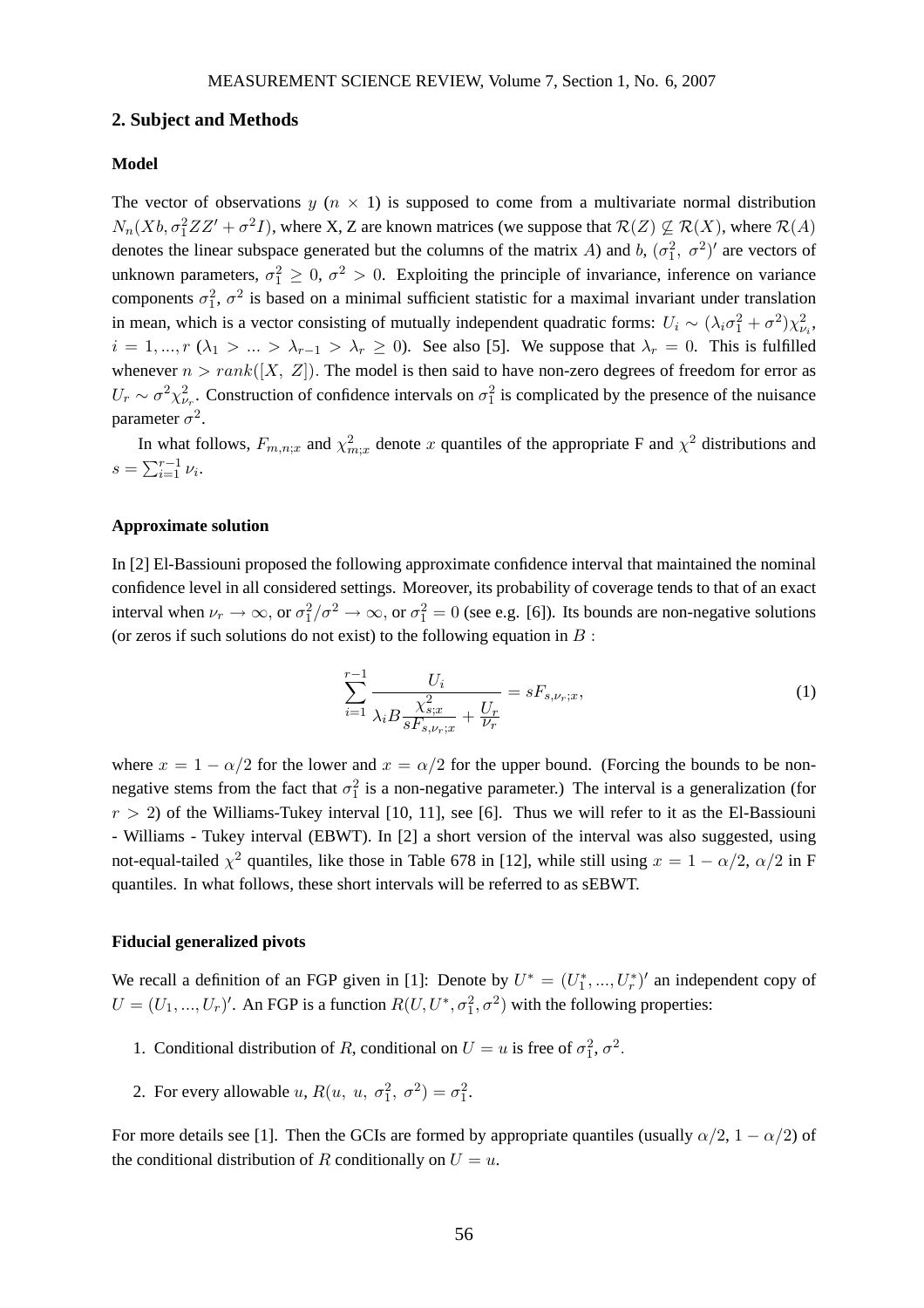| Ex.           | $\boldsymbol{X}$            | Z                                                        | $\mathcal{S}_{\mathcal{S}}$ | $\nu_r$        |
|---------------|-----------------------------|----------------------------------------------------------|-----------------------------|----------------|
| 1             | $[1_{30} v_{30}]$           | $n_i$ : 5, 10, 15                                        |                             | 26             |
| $\mathcal{D}$ | $[1_{30} t]$                | $\left[diag(1_{6}, 1_{6}, 1_{6}, 1_{6}, 1_{6}) w\right]$ |                             | 23             |
|               | $t: 30 \times 1$            | $w:30\times1$                                            |                             |                |
|               | $t_i = -3 + 6 * (i - 1)/29$ | $w_i = (-2 + 4 * (i - 1)/29)^2$                          |                             |                |
|               |                             |                                                          |                             |                |
| $\mathcal{R}$ | $[1_{157} v_{157}]$         | $n_i$ :1, 1, 2, 3, 50, 100                               |                             | 150            |
| 4             | $1_{14}$                    | $n_i: 1, 1, 1, 1, 1, 1, 2, 2, 2, 2$                      | 9                           | $\overline{4}$ |

Table 1: Examples considered in the simulation study.  $v_k$  is a ( $k \times 1$ ) vector of real numbers between 0 and 1,  $1_k$  is a  $(k \times 1)$  vector of ones. If not stated otherwise, Z is a block matrix with  $1_{n_i}$  on the diagonal. Ex. 1,3,5 were considered also in [3].

Denote  $Q_i = U_i^*$  $i^*/(\lambda_i \sigma_1^2 + \sigma^2), i = 1, ..., r - 1$  and  $V = U_r^*/\sigma^2$ . The type 1 FGPs considered in this paper are of the form:

 $R_1 = max(0, R)$ , where R is a solution to the following equation

$$
\sum_{i=1}^{r-1} \frac{c_i U_i}{\lambda_i R + U_r / V} = \sum_{i=1}^{r-1} c_i Q_i,
$$
\n(2)

and  $c_i$ s are some positive constants. In particular, we take  $c_i = 1$  or  $c_i = \lambda_i$ ,  $i = 1, ..., r - 1$ , the corresponding FGPs being denoted  $R_1^1$ ,  $R_1^{\lambda}$ .  $R_1^1$  was firstly considered in [3]. The choice of  $c_i$ s was inspired by tests of  $H_0: \sigma_1^2 = 0$ . For  $c_i = 1, i = 1, ..., r - 1, 0$  is included in the interval in accordance with the Wald test, which is optimal for large alternatives. The other choice of  $c_i$ s correspond to a test that should be more powerful for small alternatives, see [13].

The type 2 FGPs considered in this paper are of the form:

$$
R_2 = max(0, \tilde{R}),
$$
  

$$
\tilde{R} = \frac{\sum_{i=1}^{r-1} c_i U_i - \frac{U_r}{V} \sum_{i=1}^{r-1} c_i Q_i}{\sum_{i=1}^{r-1} c_i \lambda_i Q_i},
$$
 (3)

and  $c_i$ s are some positive constants. We take  $c_i = 1$  or  $c_i = 1/\lambda_i$ ,  $i = 1, ..., r - 1$ , the corresponding FGPs being denoted  $R_2^1$  ,  $R_2^{1/\lambda}$  $2^{1/\lambda}$ . GCIs based on these FGPs were suggested in [8] (there they were derived using generalized test variables  $T_1^1, T_1^{1/\lambda}$ ).

#### **Simulation study**

Designs used in the simulation study comparing the different GCIs and the approximate intervals are stated in Table 1. For each design and  $\sigma_1^2 = 0.001, 0.1, ..., 0.9, 0.999, \sigma^2 = 1 - \sigma_1^2$ , 2500 realizations of y were simulated and intervals using Eq. 1, 2, 3 were constructed for  $\alpha = 0.05$ . Substituting  $T = B \nu_r \chi^2_{s;x}/(s F_{s,\nu_r;x} U r)$  and multiplying both sides by  $U_r/\nu_r$ , Eq. 1 was solved in T by the Newton-Raphson method with tolerance  $10^{-14}$  and then B was obtained by the reverse transformation. In case of GCIs, for each realized  $U_i$ s, we randomly generated  $Q_i$ s,  $V$  10 000 times, solved Eq. 2 by the Newton-Raphson method with tolerance  $10^{-12}$  and used these 10 000 values to estimate the quantiles (2.5% and 97.5%) of the conditional distribution of  $R_1^1$  ( $R^{\lambda}$ ), or in case of type 2 FGPs we used the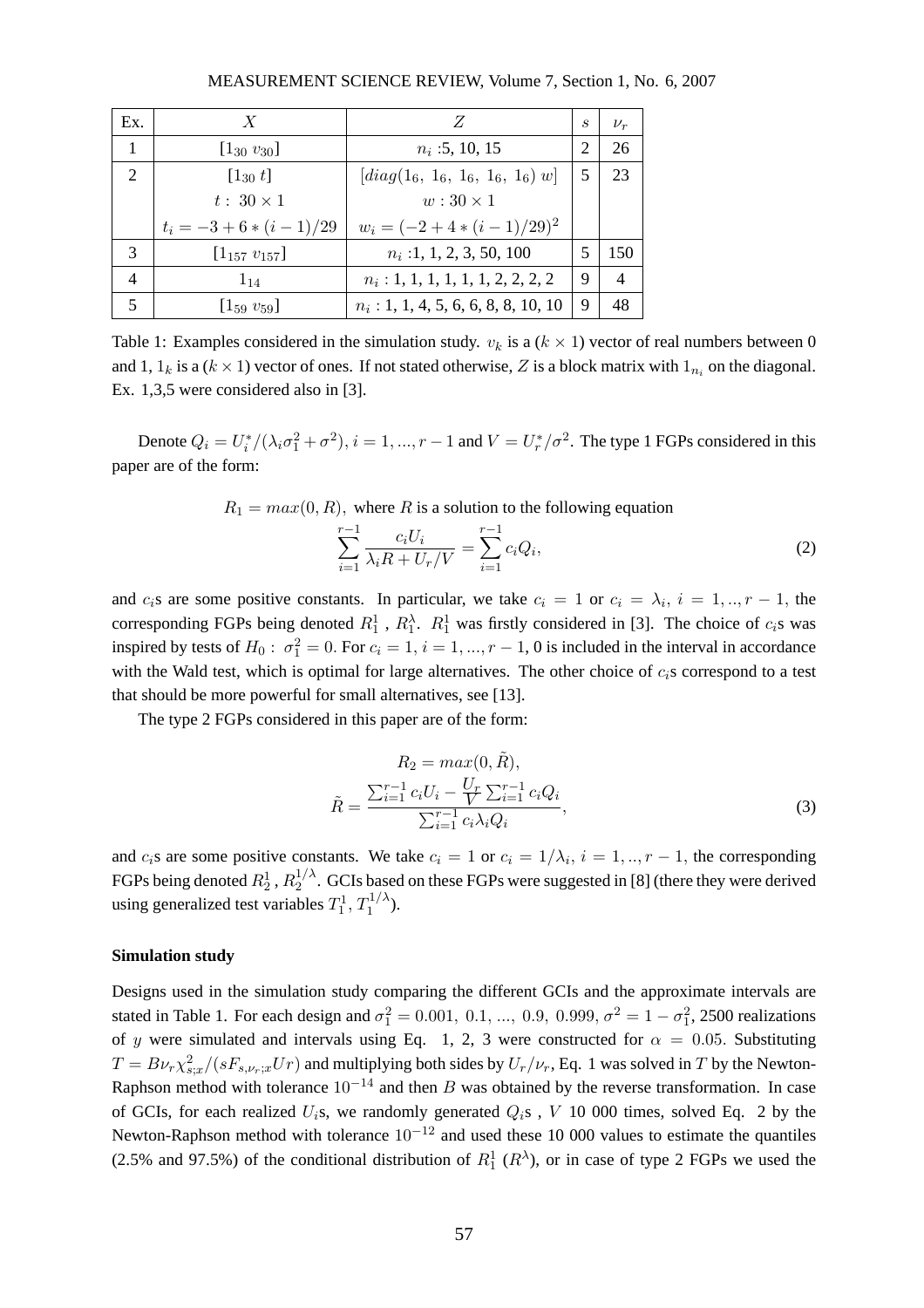generated  $Q_i$ s and  $V$  for computing the value of  $R_2^1(R_2^{1/\lambda})$  $2^{1/2}$ ) and then we estimated the respective quantiles (2.5% and 97.5%).

# **3. Results and discussion**

In Figure 1 and 2 the obtained simulated probabilities of coverage and average lengths of the GCIs and the approximate intervals are displayed for each example in Table 1. In Figure 1 there are depicted also bounds between which the estimated probability of coverage should fall with probability 0.95 if the true probability of coverage is 0.95, using the normal approximation to the binomial distribution. In three cases the obtained coverage probabilities fell below the lower bound of this interval, but only slightly and so we conclude that the nominal confidence coefficient seems sufficiently maintained by all considered intervals in all considered settings. We can also see that the approximate intervals tend to be a bit conservative in Ex. 4 ( $s > \nu_r$ ) for small and medium  $\sigma_1^2/\sigma^2$  and unlike the other intervals, which become exact with increasing  $\nu_r$  (see [6, 7]), in Ex. 3 sEBWT remains a bit conservative for small values of  $\sigma_1^2/\sigma^2$ .

Comparing average lengths, we can observe the following

- 1. FGP  $R_1^{\lambda}$  yielded shorter intervals (on average) than  $R_1^1$  for small values of  $\sigma_1^2/\sigma^2$ , while for larger ratios  $\sigma_1^2/\sigma^2$ ,  $R_1^1$  outperformed it in this regard. The difference is most striking in Ex. 2, which may be a result of a combination of a smaller  $\nu_r$  and a wide range of  $\lambda_i$ s (53.563, 6.0, 1.029, 0.233).
- 2. The average lengths of the approximate intervals, EBWT, and the GCIs based on  $R_1^1$  are comparable, though, somewhat bigger (relatively to average length) differences between them appeared in Ex.  $4 (s > \nu_r)$ , with intervals based on  $R_1^1$  shorter on average.
- 3. The short version of the approximate interval, sEBWT, was naturally shorter than EBWT intervals, and on average also shorter than GCIs based on  $R_1^1$  in all considered settings. In Ex. 1 the average length of sEBWT was even the shortest of all compared intervals. For this design ( $s = 2$ ) also the most dramatic difference between EBWT and sEBWT was observed. (A similar result had been obtained in [2].)
- 4. Similar results yielded by  $R_1^1$  and EBWT suggest that by a different choice of quantiles in the  $R_1^1$ procedure (not  $\alpha/2$ ,  $1 - \alpha/2$ ) we can perhaps obtain shorter GCIs with average length comparable to that of sEBWT.
- 5. Looking at pairs  $R_1^1, R_2^{1/\lambda}$  and  $R_1^{\lambda}, R_2^1$ , their average lengths are very similar and seem to become the same as  $\sigma_1^2/\sigma^2$  increases. (This was previously observed in [5] for the former pair.) Actually, it can be shown that normed by the true value of  $\sigma_1^2$ , the mean lengths of GCIs based on type 1 FGPs with constants  $c_i$  and based on type 2 FGPs with constants  $c_i/\lambda_i$  converge to the same quantity as  $\sigma_1^2/\sigma^2 \to \infty$ . For a brief outline of the proof see Appendix. We just note here that while  $R_1^1, R_2^{1/\lambda}$ behave similarly from the viewpoint of average length, intervals based on the two FGPs may differ substantially with respect to other properties. For example, considering the ties of the FGPs to the tests of  $H_0: \sigma_1^2 = 0$ , it is not surprising that the two intervals differ for small and moderate  $\sigma_1^2/\sigma^2$  with respect to the probability of falsely including zero. (Just for an illustration: in Ex. 3 in our simulation 0 was included in 44%, 12.8%, 1.6% of intervals constructed by  $R_1^1$ , while in 92%, 61.2% and 11.7% of intervals constructed using  $R_2^{1/\lambda}$  $\int_2^{1/\lambda}$  for  $\sigma_1^2/\sigma^2 = 1/4$ , 1, 4 respectively.)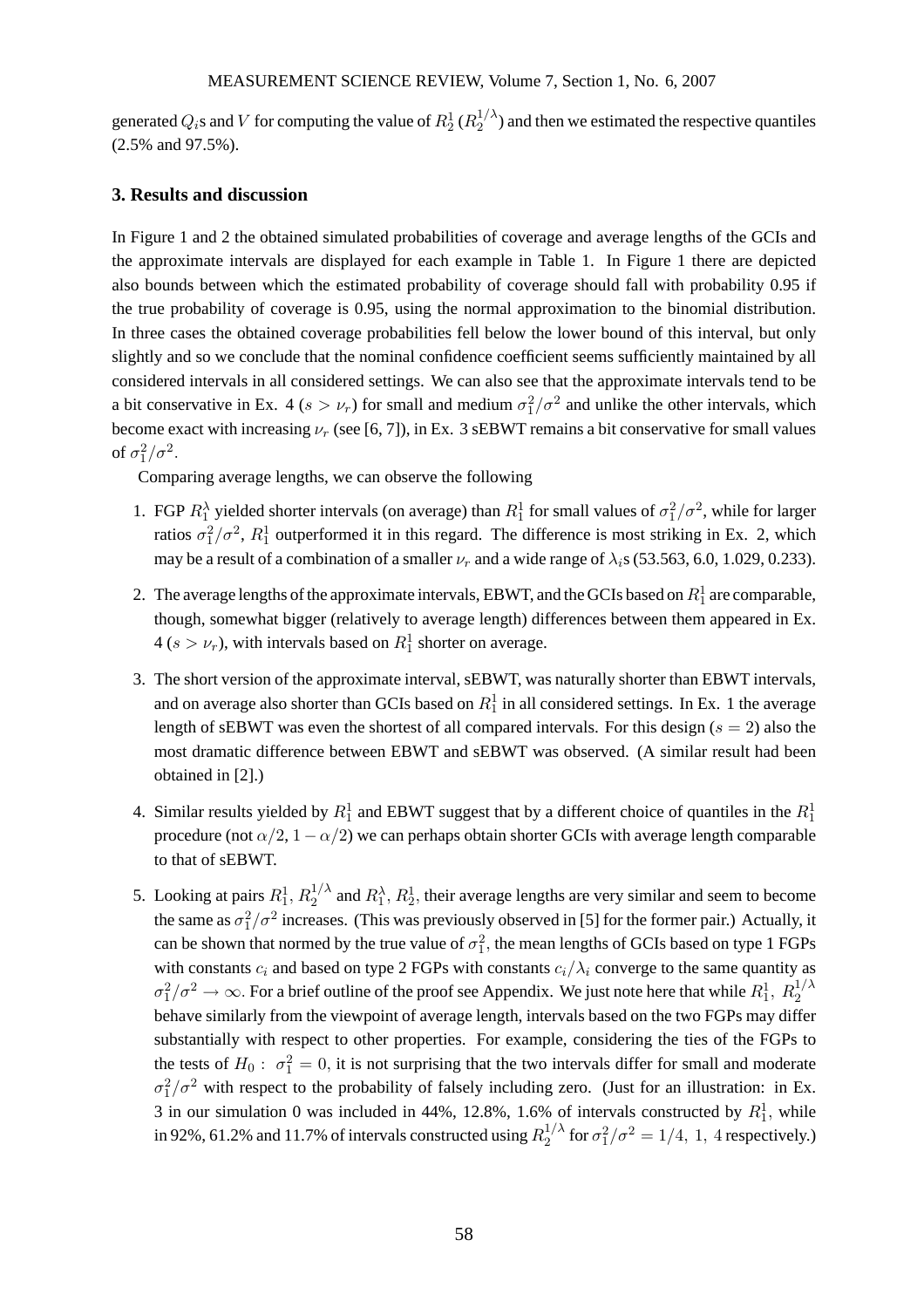

Figure 1: Simulated probabilities of coverage of the considered confidence intervals in examples from Table 1 (for the true values of variance components:  $\sigma_1^2$ ,  $\sigma^2 = 1 - \sigma_1^2$ ).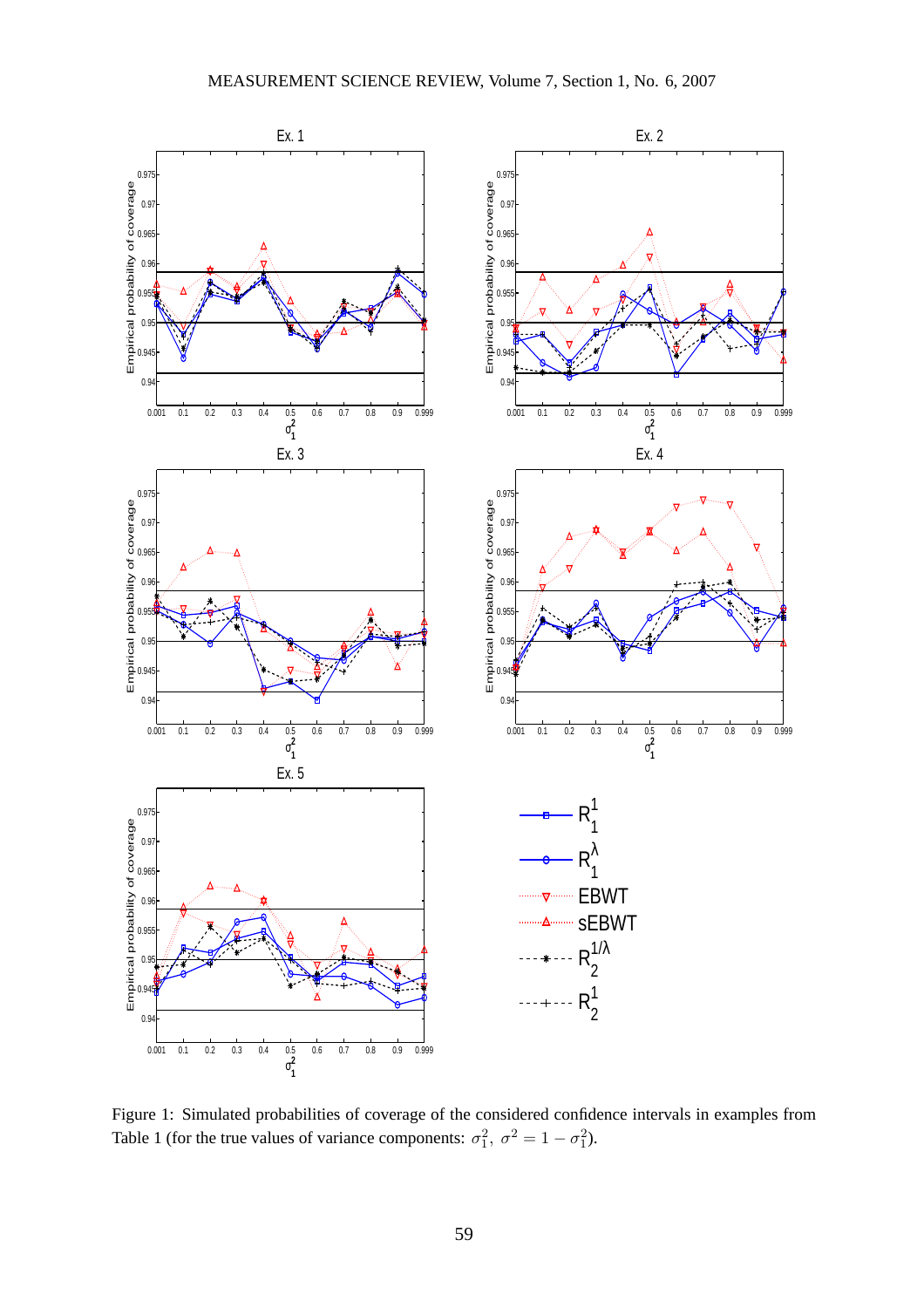

Figure 2: Average lengths of the simulated confidence intervals in examples from Table 1 (for the true values of variance components:  $\sigma_1^2$ ,  $\sigma^2 = 1 - \sigma_1^2$ ).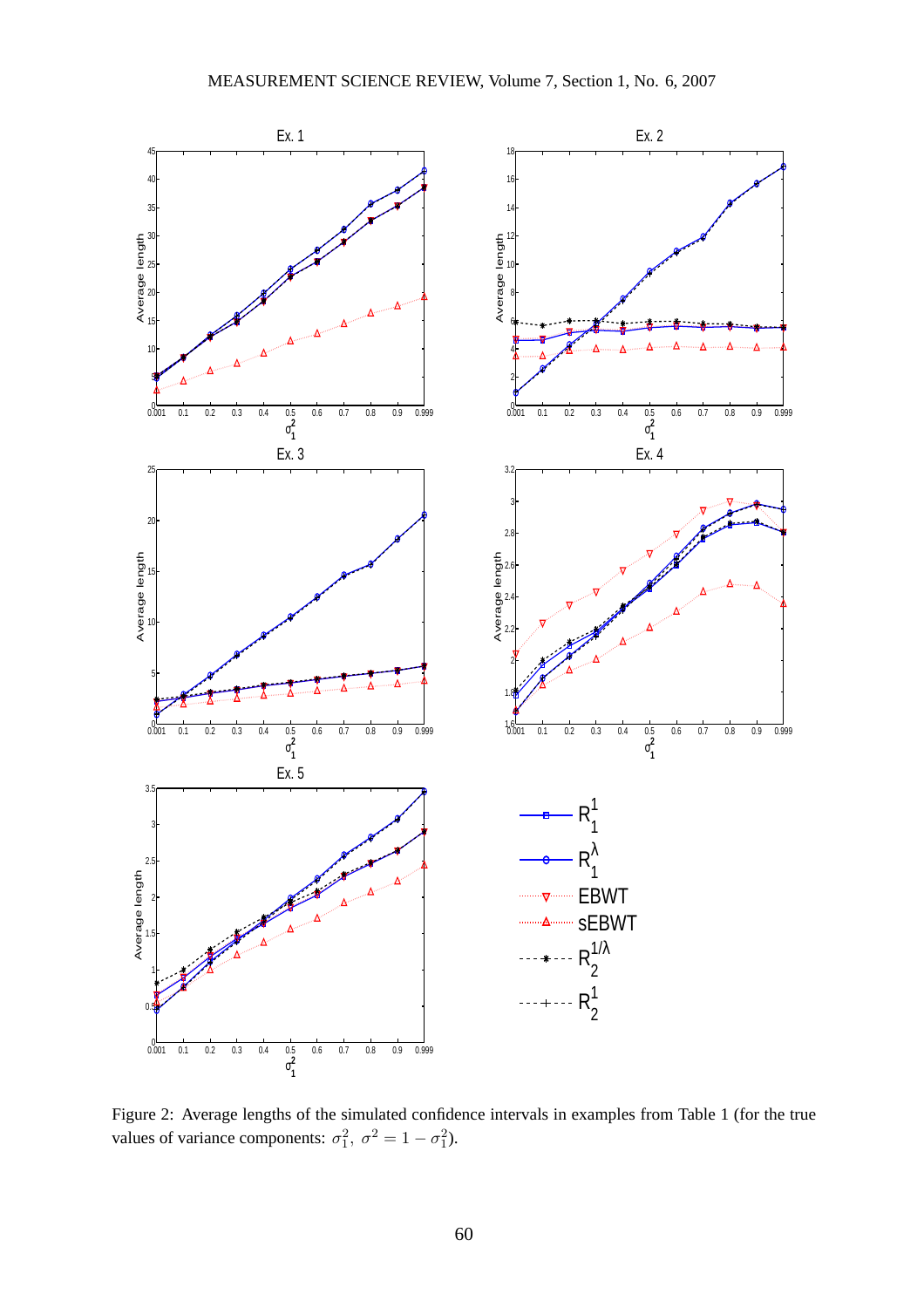# **4. Conclusions**

The paper deals with comparison of a few procedures for constructing confidence intervals for a variance component corresponding to the random factor in mixed linear models with two variance components. By means of simulation generalized confidence intervals based on certain fiducial generalized pivots (FGP) (of two types) were compared to an approximate interval, and its short version, suggested in [2] (called El-Bassiouni-Williams-Tukey interval here). All the considered procedures seemed to maintain the nominal confidence coefficient to a sufficient degree, thus they have been compared with respect to average lengths of the intervals they yielded. None of the procedures yielded the shortest intervals across all designs and values of the unknown parameters, though, if  $s > 2$ , both approximate solutions and the FGPs  $R_1^1$  (an FGP firstly suggested in [3]) and  $R_2^{1/\lambda}$  $2^{1/\lambda}$  produced intervals, whose average lengths seem overall acceptable. Out of these the shortest intervals were obtained using the short version of the El-Bassiouni-Williams-Tukey interval. In case  $s = 2$ , this procedure vielded the shortest intervals of all. Also a certain relationship between the used types of FPGs has been commented on.

## **Acknowledgments**

The paper was partly supported by the APVV grant No. RPEU-0008-06 and partly by the VEGA grant No. 1/3016/06.

## **Appendix**

Here we present a brief proof that normed by the true value of  $\sigma_1^2$ , the mean lengths of a GCI constructed by  $R_1$  with  $c_i = d_i > 0$ ,  $i = 1, ..., r-1$  and of a GCI constructed by  $R_2$  with  $c_i = d_i/\lambda_i$ ,  $i = 1, ..., r-1$ converge to the same quantity.

Firstly, consider GCIs constructed by  $R_2$  as defined in (3). For each observed value of  $u =$  $(u_1, ..., u_r)'$  a GCI is formed by the lower and upper quantiles of the conditional distribution of  $R_2$ conditionally on u. Denote these  $q_2^{\alpha/2}$  $a_2^{(\alpha/2)}(u), q_2^{1-\alpha/2}$  $\frac{1-\alpha}{2}(u)$ . The mean length of the GCI normed by  $\sigma_1^2$  is

$$
E\left(\frac{q_2^{1-\alpha/2}(U)}{\sigma_1^2} - \frac{q_2^{\alpha/2}(U)}{\sigma_1^2}\right).
$$

Thus let us consider the limiting behaviour of  $E(q_2^{\alpha}(U)/\sigma_1^2)$  for fixed  $\alpha$  as  $\sigma_1^2/\sigma^2 \to \infty$ . Note that  $q_2^{\alpha}(u)/\sigma_1^2$  is an  $\alpha$  quantile of  $R_2(u, U^*, \sigma_1^2, \sigma^2)/\sigma_1^2$ . Without loss of generality, we may write

$$
\frac{U_i}{\lambda_i \sigma_1^2} = \left(1 + \frac{\sigma^2}{\lambda_i \sigma_1^2}\right) Z_i, \ i = 1, ..., r - 1, \text{ and } \frac{U_r}{\sigma_1^2} = \frac{\sigma^2}{\sigma_1^2} Z_r,
$$

where  $Z_i \sim \chi^2_{\nu_i}$ ,  $i = 1, ..., r$  are mutually independent and independent of  $U^*$ . Then as  $\sigma_1^2/\sigma^2 \to \infty$ , for each  $\omega \in \Omega$  (where  $(\Omega, S, P)$  is the underlying probability space)

$$
\frac{U_i(\omega)}{\lambda_i \sigma_1^2} \to Z_i(\omega), \ i = 1, ..., r - 1 \text{ and } U_r(\omega) / \sigma_1^2 \to 0
$$
 (4)

So for each observed  $u (u = U(\omega))$  for some  $\omega$ ), using (3),

$$
\frac{R_2(U(\omega),U^*,\sigma_1^2,\sigma^2)}{\sigma_1^2} = max(0,\tilde{R}/\sigma_1^2) \longrightarrow T_2(\omega) = \frac{\sum_{i=1}^{r-1} c_i Z_i(\omega) \lambda_i}{\sum_{i=1}^{r-1} c_i \lambda_i Q_i}
$$
 in distribution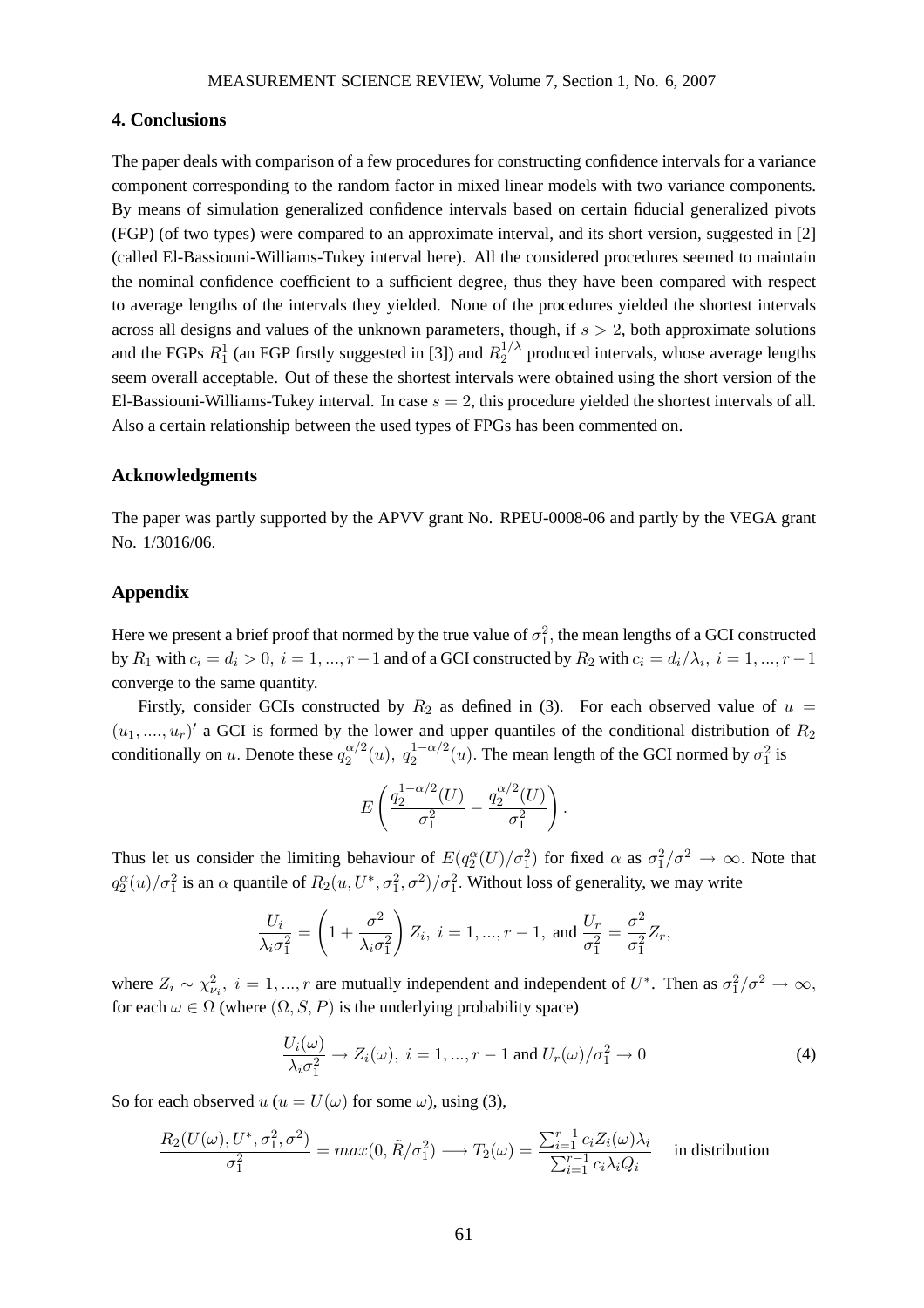Denoting  $q_{1-\alpha}$  the  $1-\alpha$  quantile of  $\sum_{i=1}^{r-1} c_i \lambda_i Q_i$  and realising that for each  $\omega$ ,  $T_2(\omega)$  is a random variable with a continuous distribution function, from the previous we have

$$
q_2^{\alpha}(U)/\sigma_1^2 \to \sum_{i=1}^{r-1} c_i Z_i \lambda_i/q_{1-\alpha} \quad \text{ for each } \omega.
$$

Now, if in  $\lim_{\sigma_1^2/\sigma^2\to\infty} E(q_2^{\alpha}(U)/\sigma_1^2)$  the order of the limit and expectation can be exchanged, for the mean length we obtain:

$$
E\left(\frac{q_2^{1-\alpha/2}(U)}{\sigma_1^2} - \frac{q_2^{\alpha/2}(U)}{\sigma_1^2}\right) \to E\left(\frac{\sum_{i=1}^{r-1} c_i Z_i \lambda_i}{q_{\alpha/2}}\right) - E\left(\frac{\sum_{i=1}^{r-1} c_i Z_i \lambda_i}{q_{1-\alpha/2}}\right) = \frac{\sum_{i=1}^{r-1} c_i \nu_i \lambda_i}{q_{\alpha/2}} - \frac{\sum_{i=1}^{r-1} c_i \nu_i \lambda_i}{q_{1-\alpha/2}}.
$$
 (5)

Justification for exchanging the oder of the limit and integration comes from the following: for each  $\omega$  and  $\sigma_1^2/\sigma^2 > 1/\lambda_{r-1}, \frac{U_i(\omega)}{\lambda_i \sigma_1^2}$  $\frac{\partial u_i(\omega)}{\partial_i \sigma_1^2} \leq 2Z_i(\omega)$  (for  $i = 1, ..., r - 1$ ), which implies that for each  $\omega$  and  $\sigma_1^2/\sigma^2 > 1/\lambda_{r-1}$ , the cumulative distribution function of  $2T_2(\omega)$  is stochastically greater or equal to the cumulative distribution function of  $R_2(U(\omega),U^*,\sigma_1^2,\sigma^2)/\sigma_1^2$ , thus for each  $\omega$  and  $\sigma_1^2/\sigma^2 > 1/\lambda_{r-1}$ ,  $(0 \leq) q_2^{\alpha}(U)/\sigma_1^2 \leq 2 \sum_{i=1}^{r-1} c_i Z_i \lambda_i / q_{1-\alpha}$ . And the expectation of the latter exists.

Now, consider GCIs based on  $R_1$ . We are interested in the limit of

$$
E\left(\frac{q_1^{1-\alpha/2}(U)}{\sigma_1^2} - \frac{q_1^{\alpha/2}(U)}{\sigma_1^2}\right),\,
$$

which is a difference of the lower and upper quantiles of  $R_1/\sigma_1^2 = max(0, R/\sigma_1^2)$  as defined in (2). R is an implicitly stated function  $R(U_1c_1, ..., U_{r-1}c_{r-1}, \sum_{i=1}^{r-1} c_iQ_i, U_r/V)$  and it can be easily seen that  $R/\sigma_1^2 = R\left(\frac{U_1c_1\lambda_1}{\sigma_1^2\lambda_1}\right)$  $\frac{U_{1}C_{1}\lambda_{1}}{\sigma_{1}^{2}\lambda_{1}},...,\frac{U_{r-1}C_{r-1}\lambda_{r-1}}{\sigma_{1}^{2}\lambda_{r-1}}$  $\frac{1}{\sigma_{1}^{2}\lambda_{r-1}}$ ,  $\sum_{i=1}^{r-1}c_{i}Q_{i}, \frac{U_{r}}{\sigma_{1}^{2}\text{N}}$  $\overline{\sigma_1^2V}$  . From Implicit Function Theorem it follows that  $R(\cdot)$  is continuous at every  $(r + 1)$  –tuple with all but the last coordinate positive, the last one being zero. For each such an  $(r+1)$  – tuple  $R(a_1, ..., a_{r-1}, a_r, 0) = \frac{\sum_{i=1}^{r-1} a_i/\lambda_i}{a_r}$  $\frac{a_1 \cdots a_l}{a_r}$ . Continuity of  $R(\cdot)$ together with (4) implies that for each observed  $u = U(\omega)$  as  $\sigma_1^2/\sigma^2 \to \infty$ ,

$$
R_1/\sigma_1^2 \longrightarrow \sum_{i=1}^{r-1} c_i Z_i(\omega) / \sum_{i=1}^{r-1} c_i Q_i
$$
 in distribution.

Thus  $q_1^{\alpha}(U)/\sigma_1^2$  converges for each  $\omega$  to  $\sum_{i=1}^{r-1} c_i Z_i/\tilde{q}_{1-\alpha}$ , where  $\tilde{q}_{1-\alpha}$  is an  $(1-\alpha)$  quantile of  $\sum_{i=1}^{r-1} c_i Q_i$ . Similarly to the previous case, it can be shown that for each  $\omega$  and  $\sigma_1^2/\sigma^2 > 1/\lambda_{r-1}$ ,  $(0 \le)q_1^{\alpha}(U)/\sigma_1^2 \le$  $2\sum_{i=1}^{r-1} c_i Z_i / \tilde{q}_{1-\alpha}$  and as the expectation of the latter exists, for the mean length normed by the true  $\sigma_1^2$ we obtain:

$$
E\left(\frac{q_1^{1-\alpha/2}(U)}{\sigma_1^2} - \frac{q_1^{\alpha/2}(U)}{\sigma_1^2}\right) \to E\left(\frac{\sum_{i=1}^{r-1} c_i Z_i}{\tilde{q}_{\alpha/2}}\right) - E\left(\frac{\sum_{i=1}^{r-1} c_i Z_i}{\tilde{q}_{1-\alpha/2}}\right) = \frac{\sum_{i=1}^{r-1} c_i \nu_i}{\tilde{q}_{\alpha/2}} - \frac{\sum_{i=1}^{r-1} c_i \nu_i}{\tilde{q}_{1-\alpha/2}}.
$$
 (6)

Comparing (5) with (6) it is clear that normed by the true  $\sigma_1^2$ , the mean lengths of GCIs constructed by  $R_1$  with  $c_i = d_i$ ,  $i = 1, ..., r - 1$  and by  $R_2$  with  $c_i = d_i/\lambda_i$ ,  $i = 1, ..., r - 1$  tend to the same quantity as  $\sigma_1^2/\sigma^2 \to \infty$ .